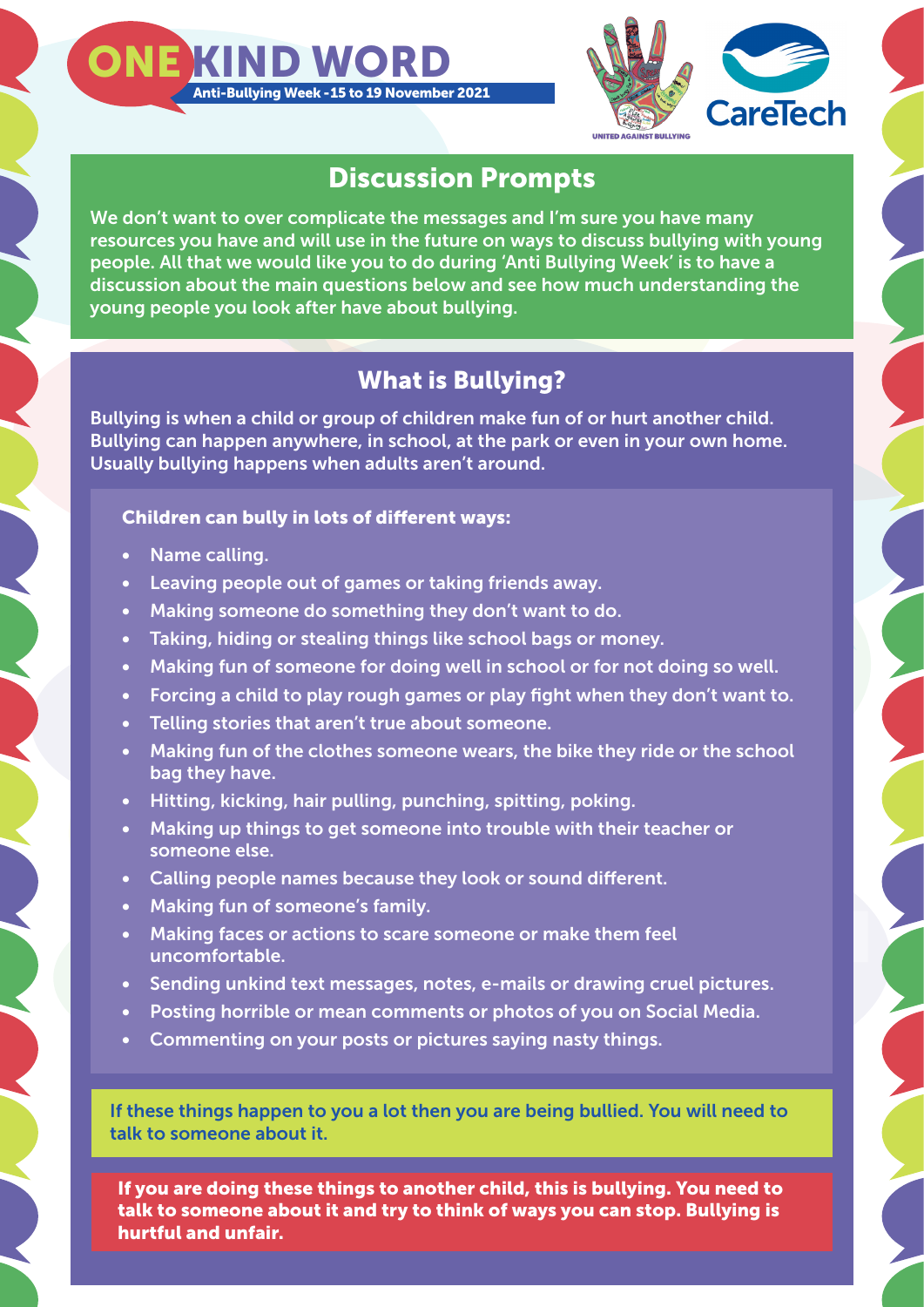

### Why Do Some Children Bully?

Sometimes children bully because they feel jealous.

Anti-Bullying Week - 15 to 19 November 2021

ONE KIND WOR

- Maybe they are being bullied at home or by someone else and they think it is okay to bully.
- They think that making people laugh at others makes them popular and they want to show off.
- They feel bad inside and want to make other people feel bad.
- Maybe they feel small and think that by hurting others they will feel big.
- Something has happened at home that makes them angry so they take it out on someone else.
- They don't understand how other people think or feel.
- They don't realise that bullying is wrong and hurtful.
- They've started bullying and don't know how to change even though they know it's wrong.
- Maybe things are happening in school or at home and they feel like things are out of their control. When they bully someone else they feel good because it is something or someone they can control.
- They don't know how to solve problems in a respectful and fair way.

There is a difference between 'teasing' and 'taunting'. Teasing is harmless fun, like when two friends joke about something and both people laugh. It stops if someone becomes upset about it. Taunting is when one person says something on purpose to hurt another person's feelings or to make them cry. It keeps happening even when the other person says they don't like it. Taunting is bullying.

No matter what the reasons are for bullying, it is always wrong and unfair. It is never okay to bully or be bullied!

#### I Am Being Bullied. What Can I Do?

- Tell someone your parents, social worker, teacher, therapist, care staff or another trusted adult. When you talk about the problem, you will find there are lots of people who will want to help. Remember, talking about bullying is not telling tales.
- Try to avoid the bully when you are alone.
- Try to be brave and don't react to the bully.
- If you can, tell the bully to stop.
- Keep a diary or record the bullying.
- If the person bullying you won't let you into a group, tell an adult about it. Maybe you can find another group to join or try to make new friends outside of the group.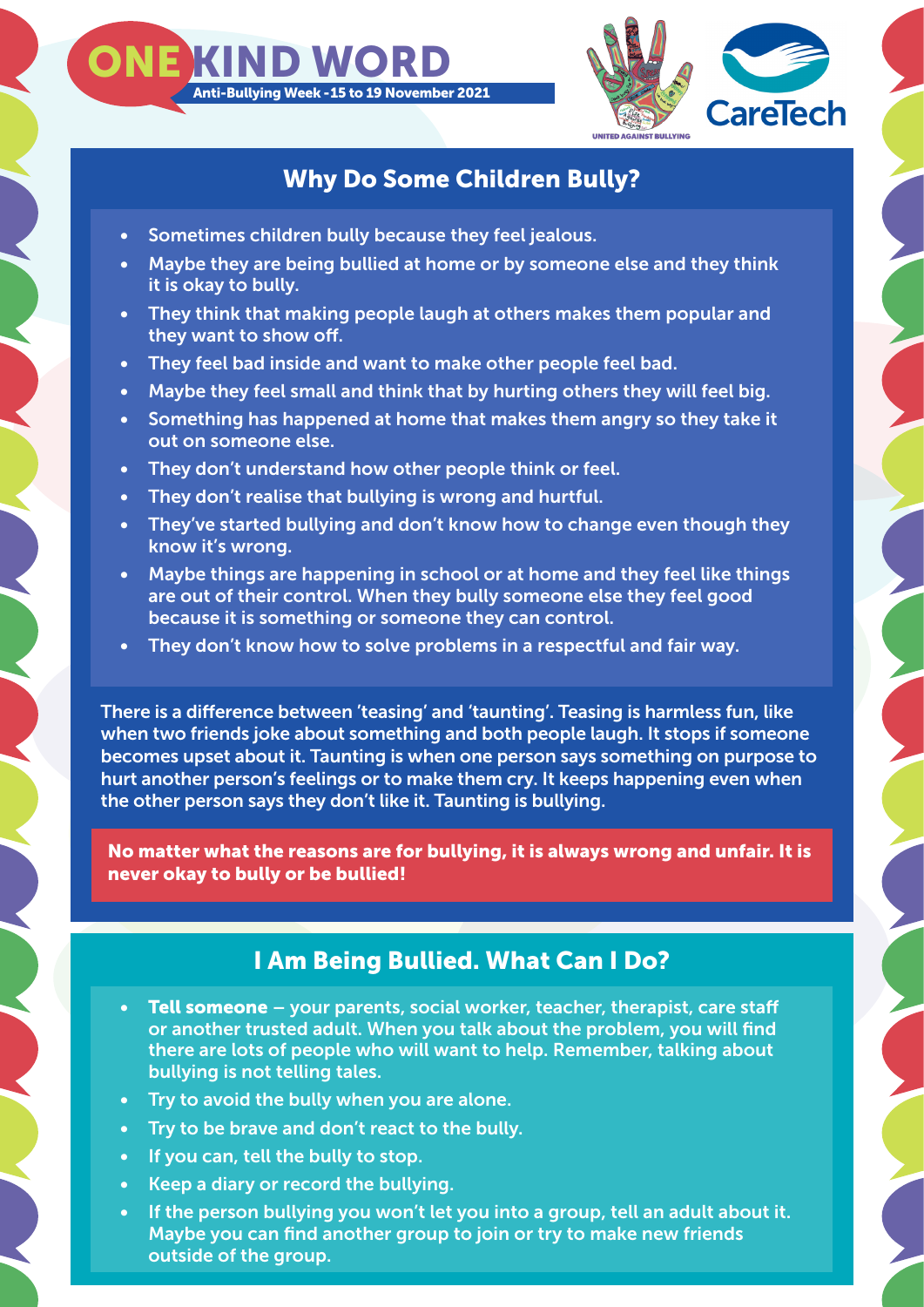



# I Am Being Bullied. What Can I Do? (cont.)

- You could try to join a club or start a new hobby as a way to make new friends and have some fun.
- Be Cyber-Savvy Don't ever give your name, age, address or contact details to ANYONE online without your parents' permission. If you are being bullied online, delete or block that person, you can ask an adult for help with this, but you probably know more about computers than they do!

Remember, it's not your fault! Bullying is wrong and you are right to look for help. If you don't look for help, the bullying will keep happening. It will be much easier to stop the bullying if you have an adult to help you and someone to talk to about the problem.

It is important that you feel safe, happy and that you are having fun in school or at a group activity.

#### What Should I Do if I See Someone Else Being Bullied?

If you see someone being bullied and don't do anything to help, then you are helping with the bullying. You might feel afraid but there are lots of things you can do to help.

- Tell someone your parents, social worker, teacher, therapist, care staff or another trusted adult. Adults will want to keep you and other children safe. They will try to think of ways to solve the problem straight away. Adults who work with children know a lot about bullying and will be glad that you have told them what is happening.
- If the person who has been bullying wants to play with you, explain that you will only play fair.
- Your school will probably have a programme about bullying. This programme will help all of the children in your class to learn about bullying and how to be safe.
- It is helpful if you remember what has been happening, who has been bullying and where.
- Remember, talking about bullying is not telling tales.